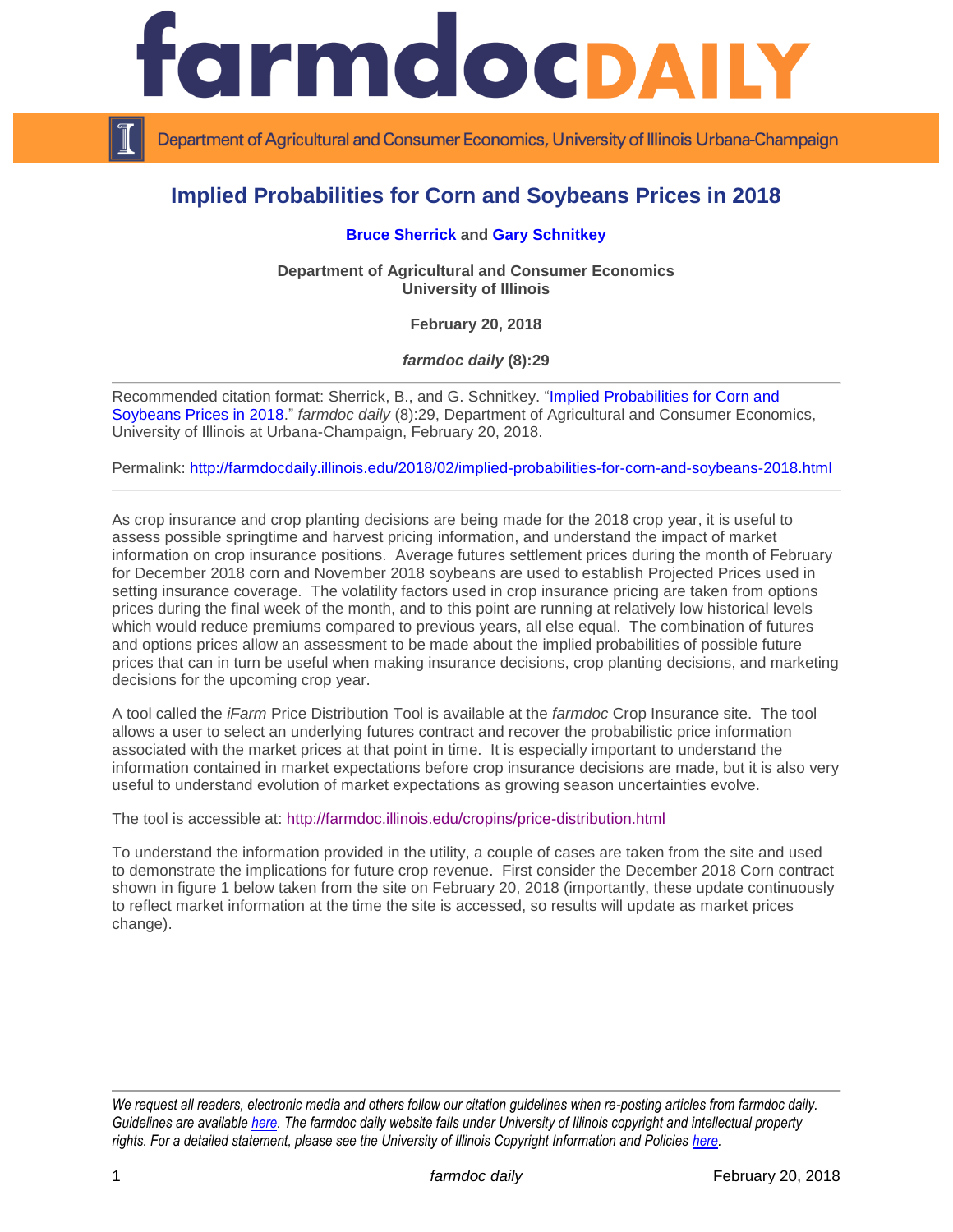

The top panel shows the cumulative probability distribution for prices at the expiration and can be interpreted by reading the probability on the (left) vertical axis of any price of interest on the (bottom) horizontal axis. In the lower panel, the more commonly depicted bell-shaped curve of probability is provided.

The tables to the right of the graphics provide identical information in two alternative layouts. In the top table, various possible expiration prices are shown on the left and the associated probability of prices below that level at expiration given on the right. For example, the tool indicates that the is about a 25% chance that futures prices will be below \$3.50 at expiration, and that there is currently only about a 12% chance that prices will be above \$4.74. In the lower table, it can be seen that there is about a 50% chance that expiration prices will be below \$3.91 according to the option's market prices, and a 95% chance that prices will be below \$5.13. In the case shown, current market prices indicate that there is about 55% chance that the expiration price for the Dec 2018 Corn futures will be below \$4.00 – or alternatively, there is a 45% chance that harvest price will be above \$4.00. One could assess the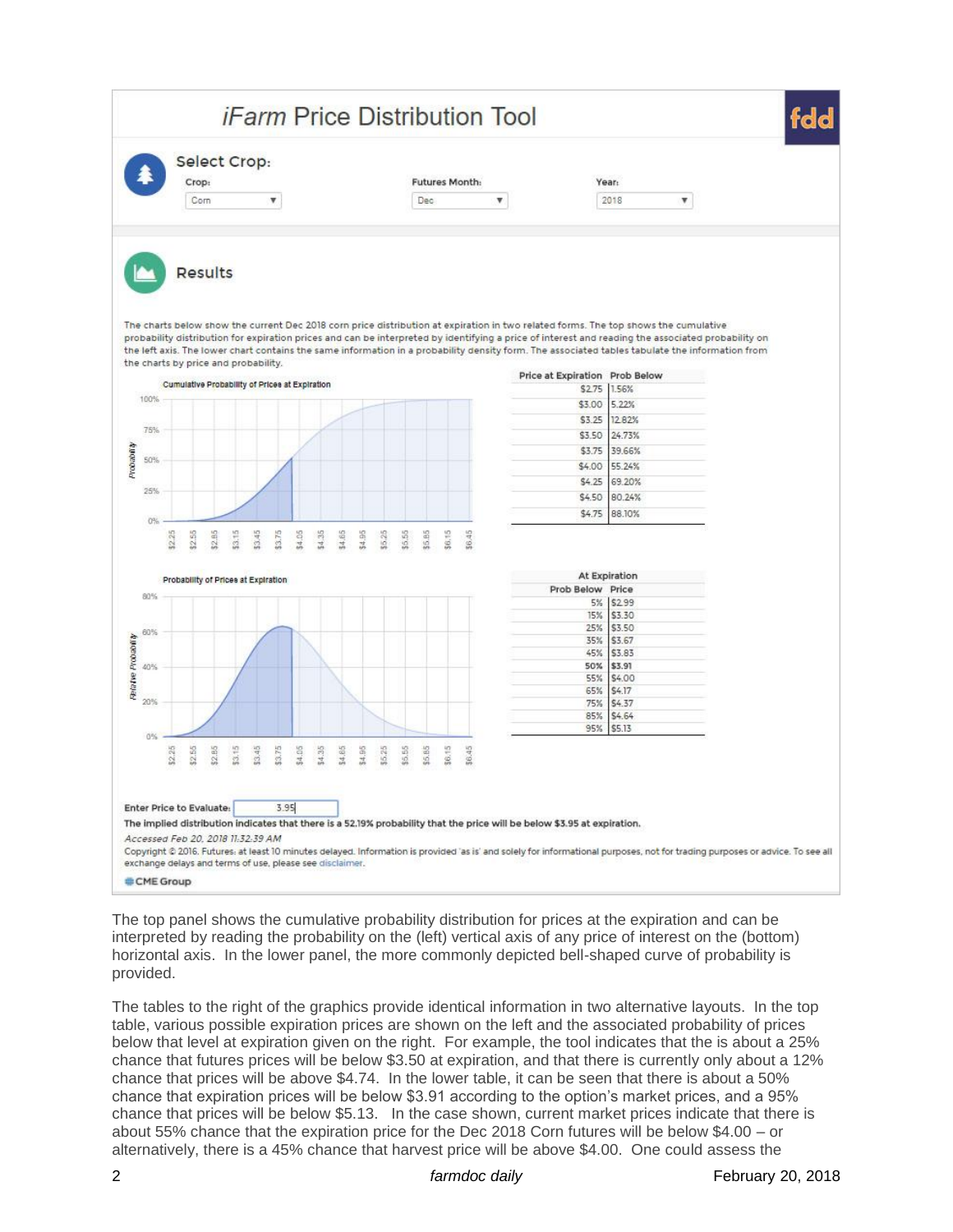likelihood of breaking even or of exceeding the projected price in a crop insurance contract for example, in similar fashion by entering the value of interest in the box near the bottom. In the case shown, a price to evaluate of \$3.95 was chosen to evaluate (equal to the current estimate by RMA of the Projected Price), with the corresponding regions shaded in the graphic. As indicated in the output, there is just over 52% chance given today's market conditions that prices at expiration will be at or below \$3.95.



In the case of Nov. 2018 Soybeans shown above, there is approximately 40% probability that expiration prices will be below \$9.75, and almost 40% chance that prices will be greater than \$10.50. The tables on the right again provide a few other specific examples corresponding to the information in the graphs. In the case evaluated in the lower evaluation box, there is just under a 50% chance that prices will be below \$10.09 by expiration.

As the growing season continues and as uncertainty is further resolved about final production and demand, the prices will continue to shift and evolve and collapse on final values.